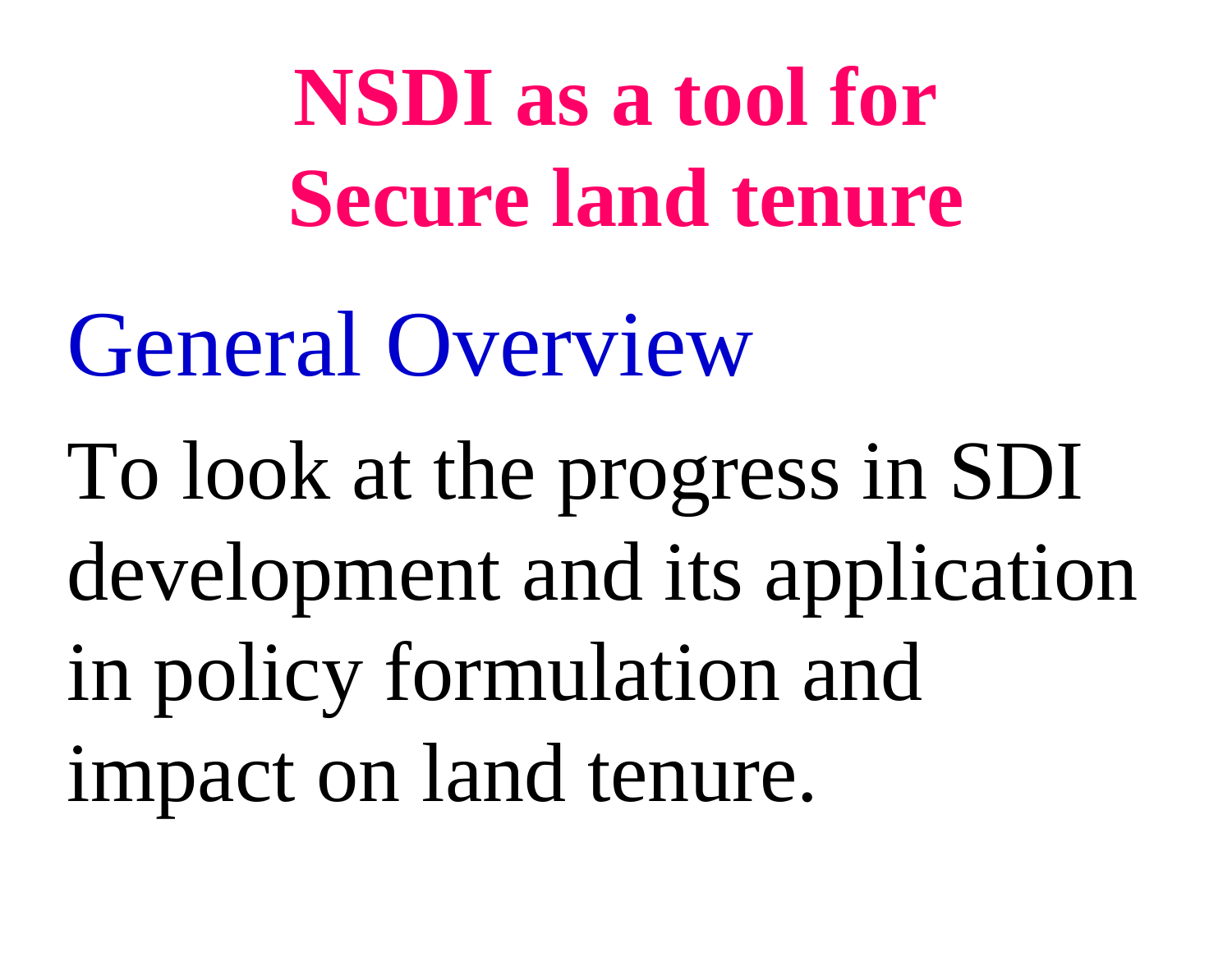#### **INTEGRATION OF INFORMATION POLICIES AND TECHNOLOGY**

- **The UN-ECA CODI initiative identifies 3 fundamental tools that would promote easy data access:**
	- § The library catalogue service protocol
	- § Statistical Information collection and management strategies
	- § ICT that offers the internet service as the rapid search engine for location of data in support of user requirements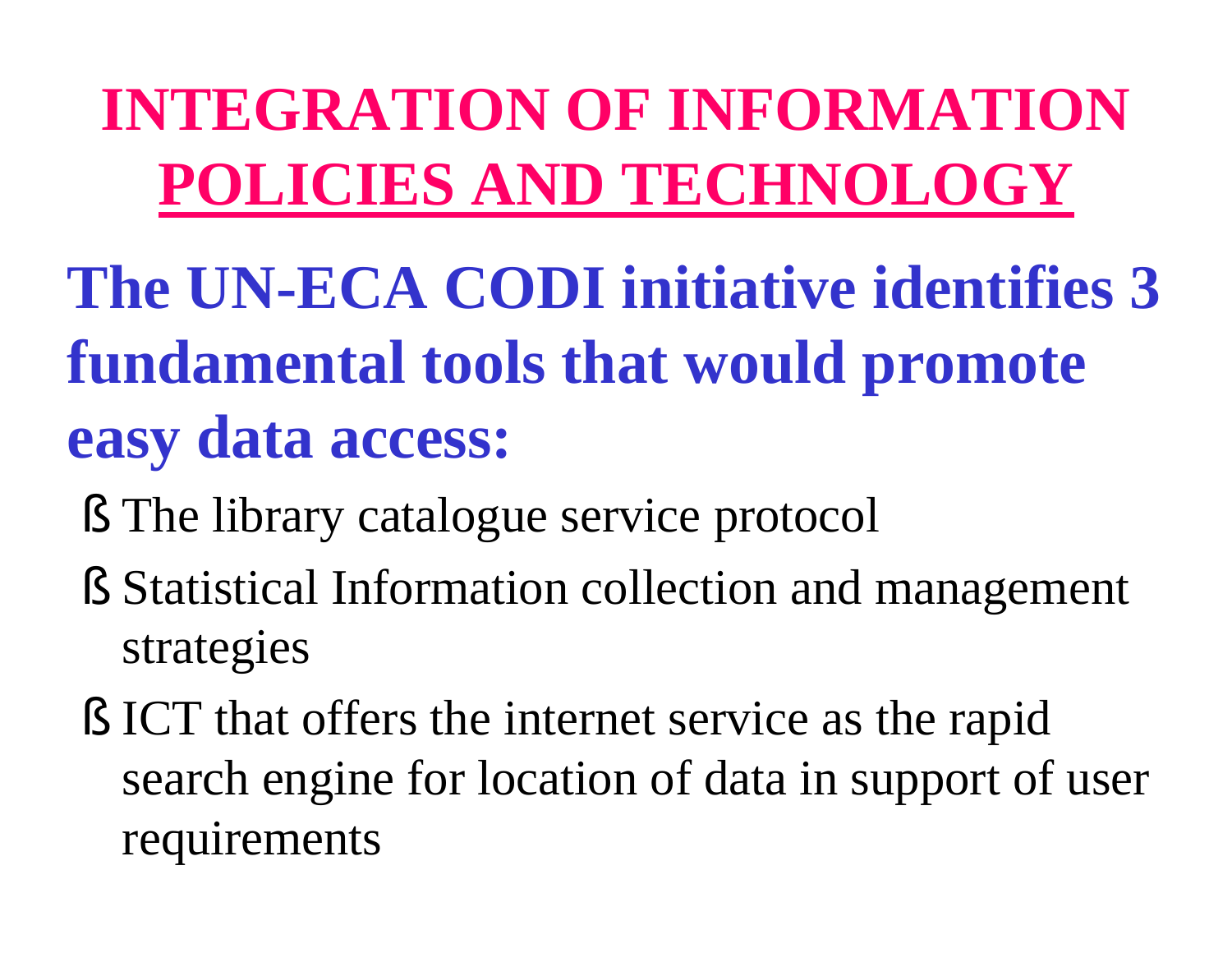## **PURPOSE FOR SDI**

SDI development is to catalogue and promote access to geographical Information that use and extend Internet based data search and retrieval standards.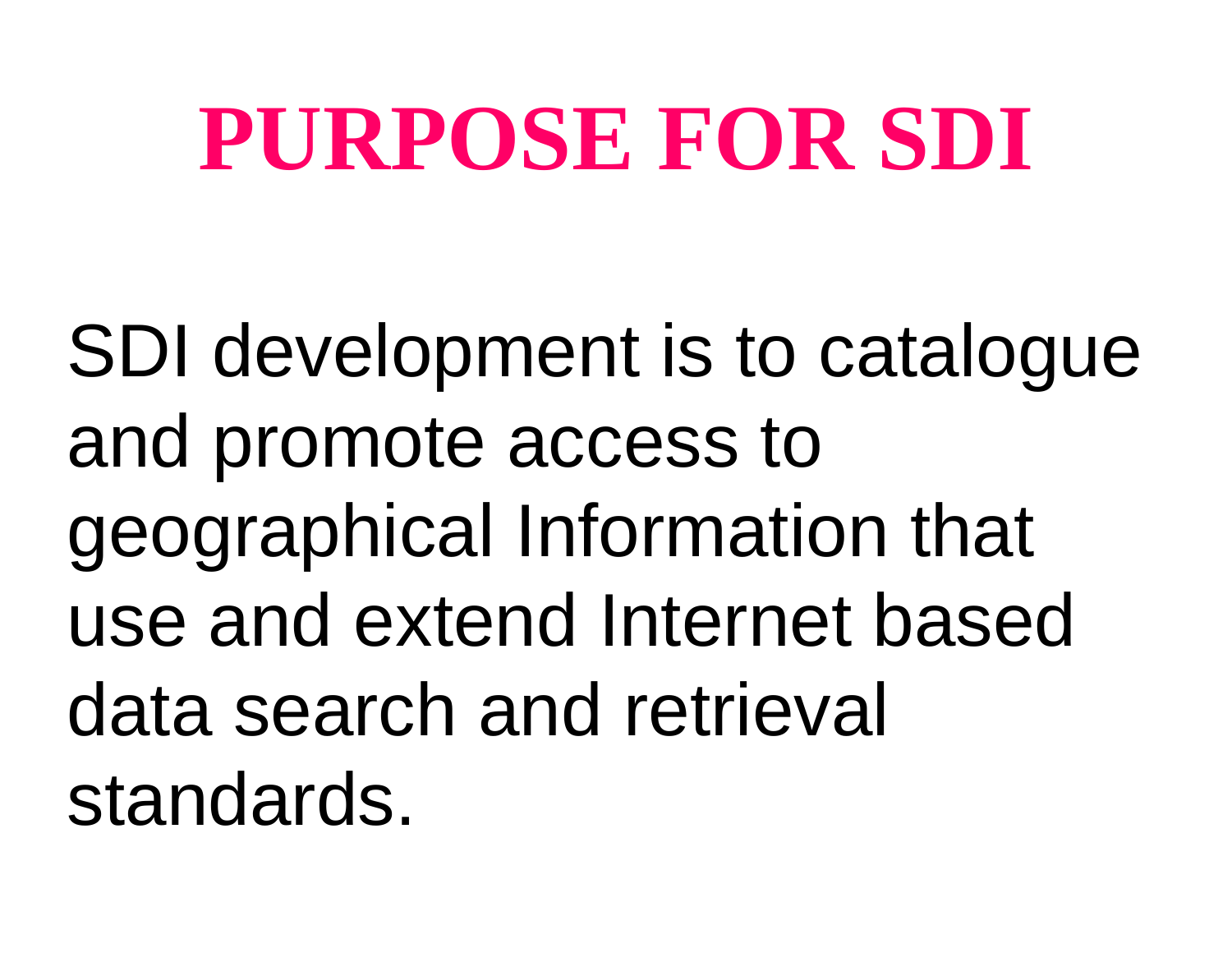# Assumptions in SDI development • Sound fundamental data Framework, by NMA.

• The use of the Framework in combination with the 3 identified tools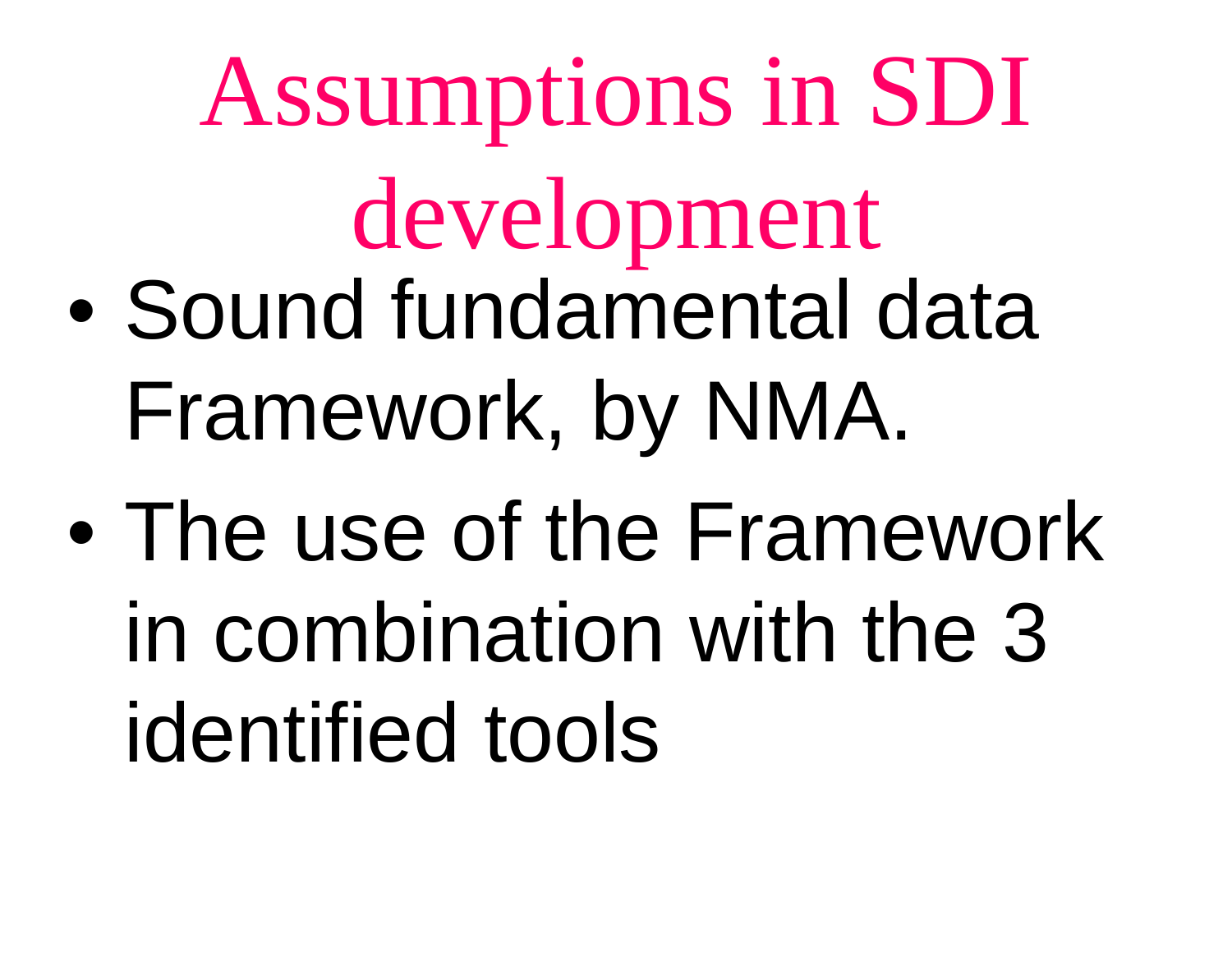# **Partnerships btw the private and public**

In the development of the SDI, Governments need to recognize the practical opportunities offered by the private sector in the supply of extensive information that is generated through projects implementation.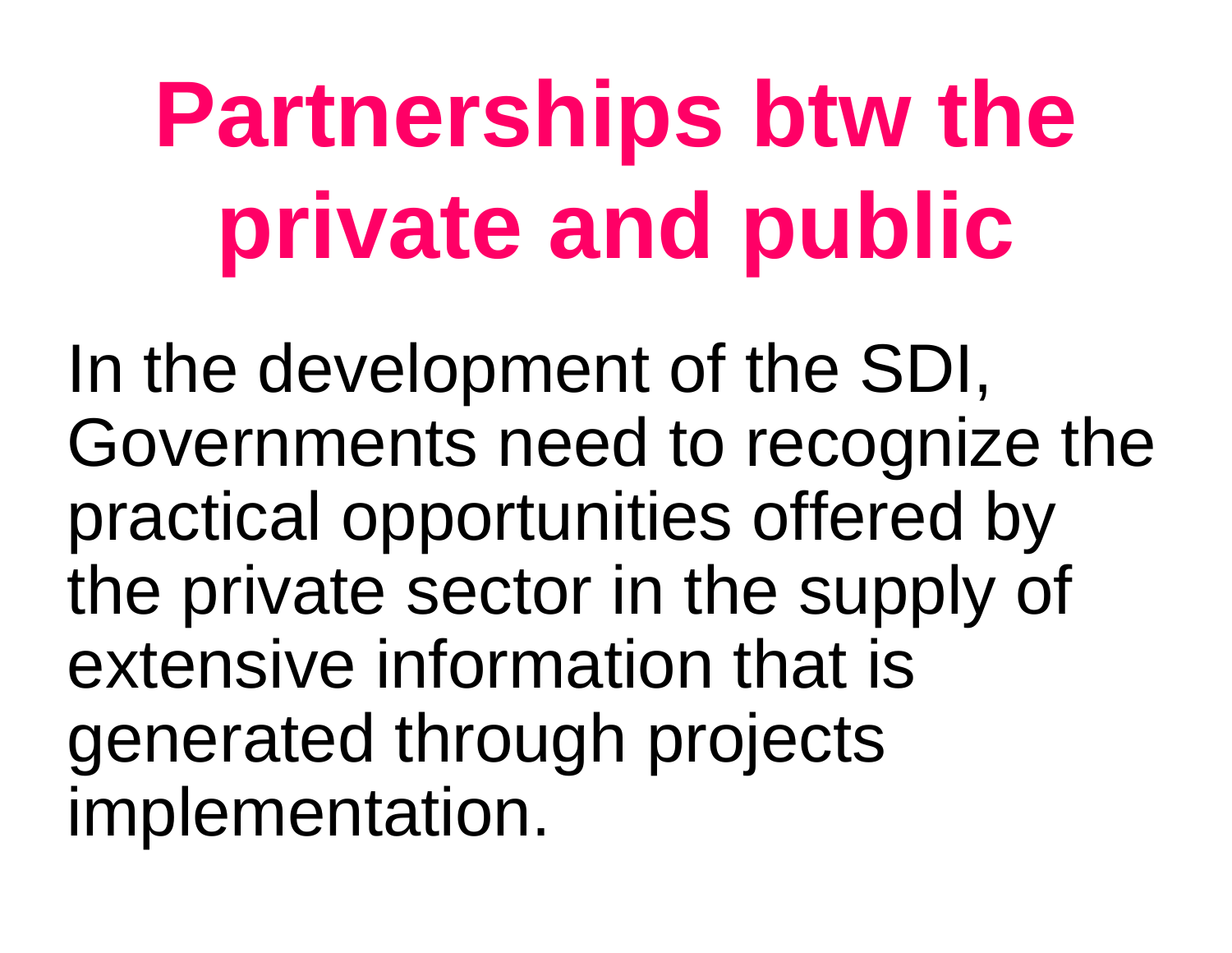## **PPP**

Consultations btw Govnts and the Private sector be encouraged in the development of listed systems on principles of transparency and mutual trust.

- In ICT
	- Framework
- Standards
- Metadata
- Statistical Data service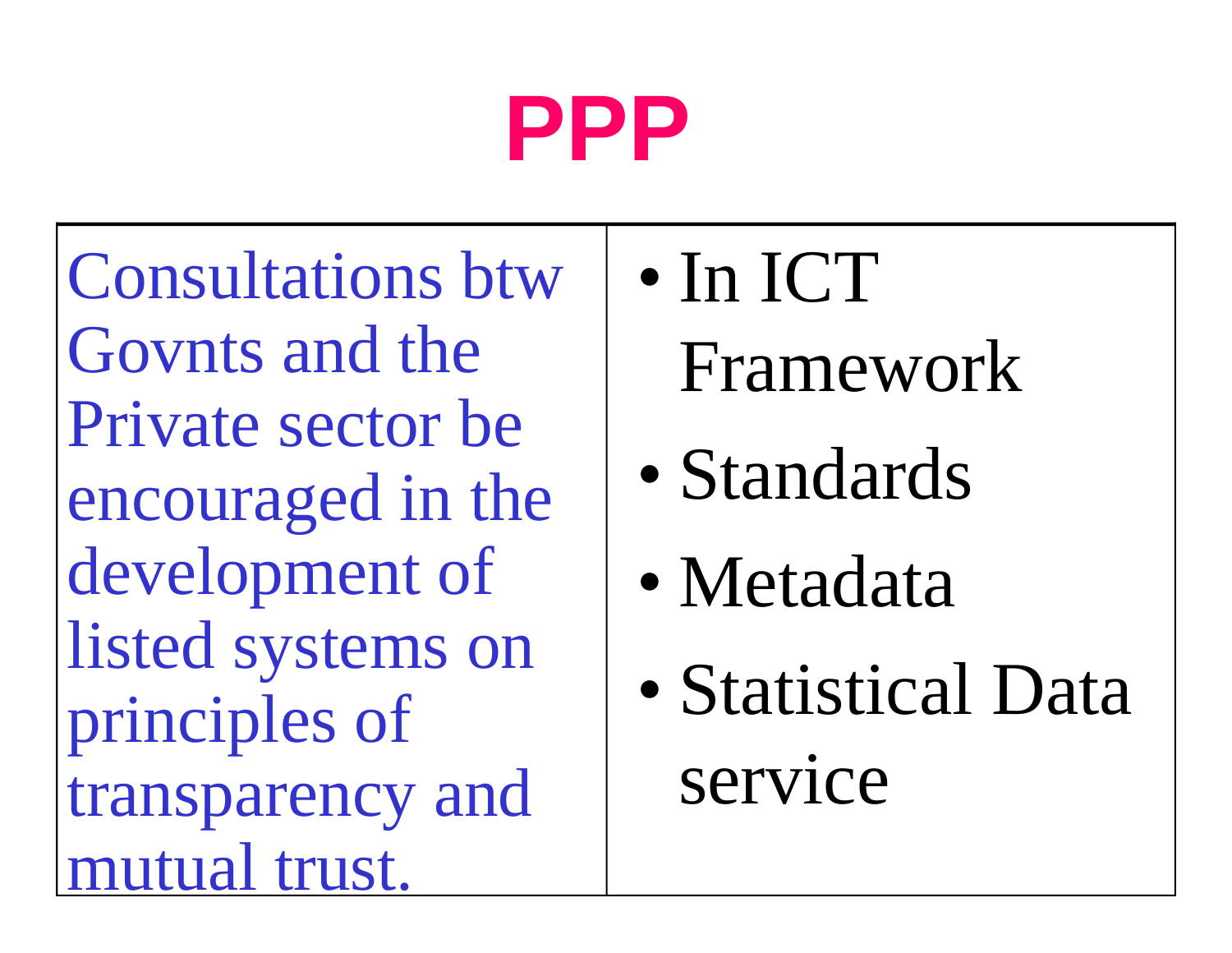## **Millenium Development Goals(MDG) under NEPAD**

- Realization of the NEPAD objectives require extensive documentation of geo-referenced information .
- SDI are a robust response to the constraints that inhibit the availability, access and use of GI
- Fundamental Datasets are crucial components for SDI and are generally missing in most AC
- Africa must therefore take ownership of its future by developing its own SDI.
- NEPAD initiative to promote AFREF as a solution to trans border programmes.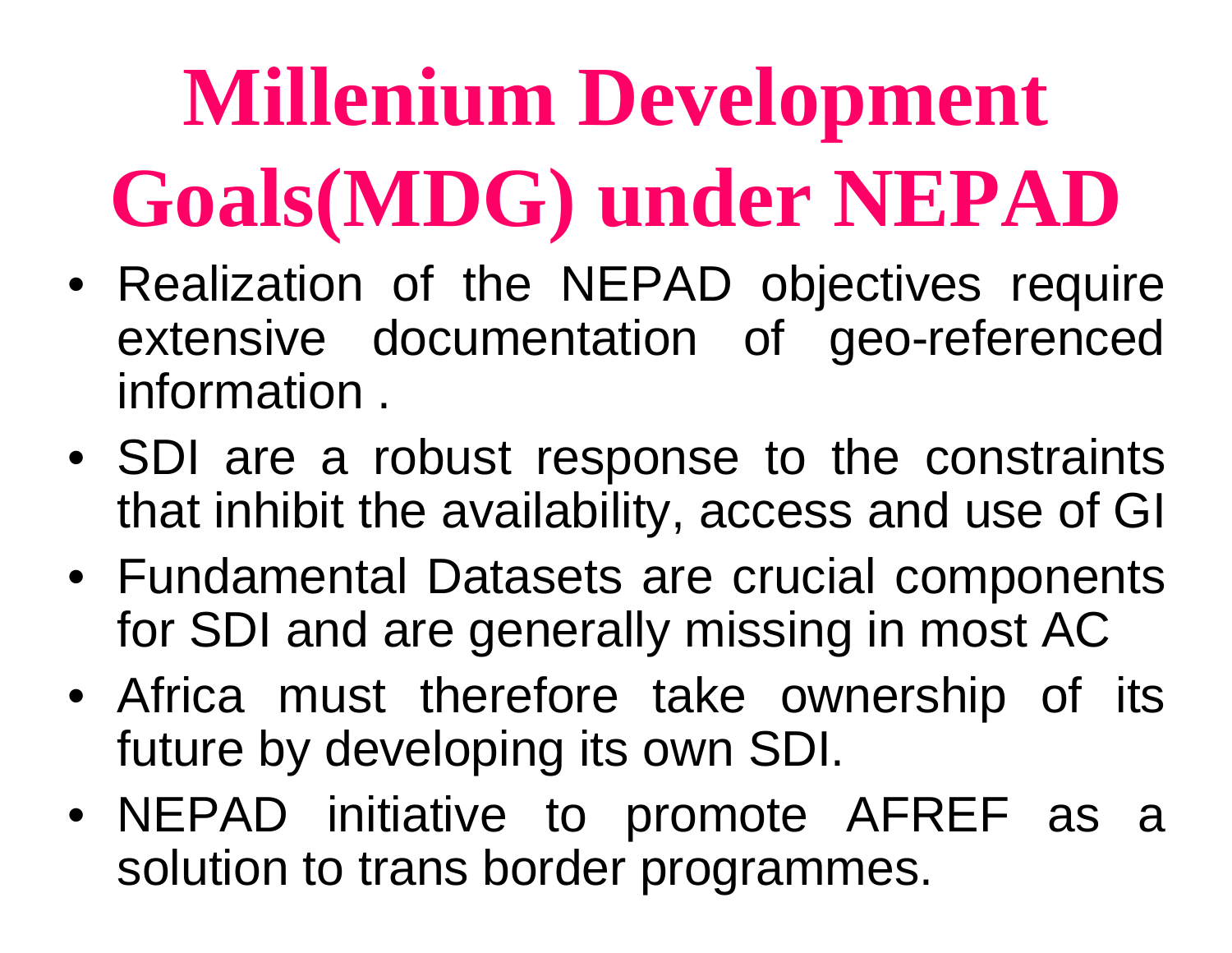**Capital investment in GI capture and NSDI development Acknowledged that**

- **Info is crucial for Gd Governance. Good Governance requires transparency and community participation in the decision process;**
- **Savings made throu use of GI by end user justify the investments in SDI development; and**
- **Production of GI capital intensive.**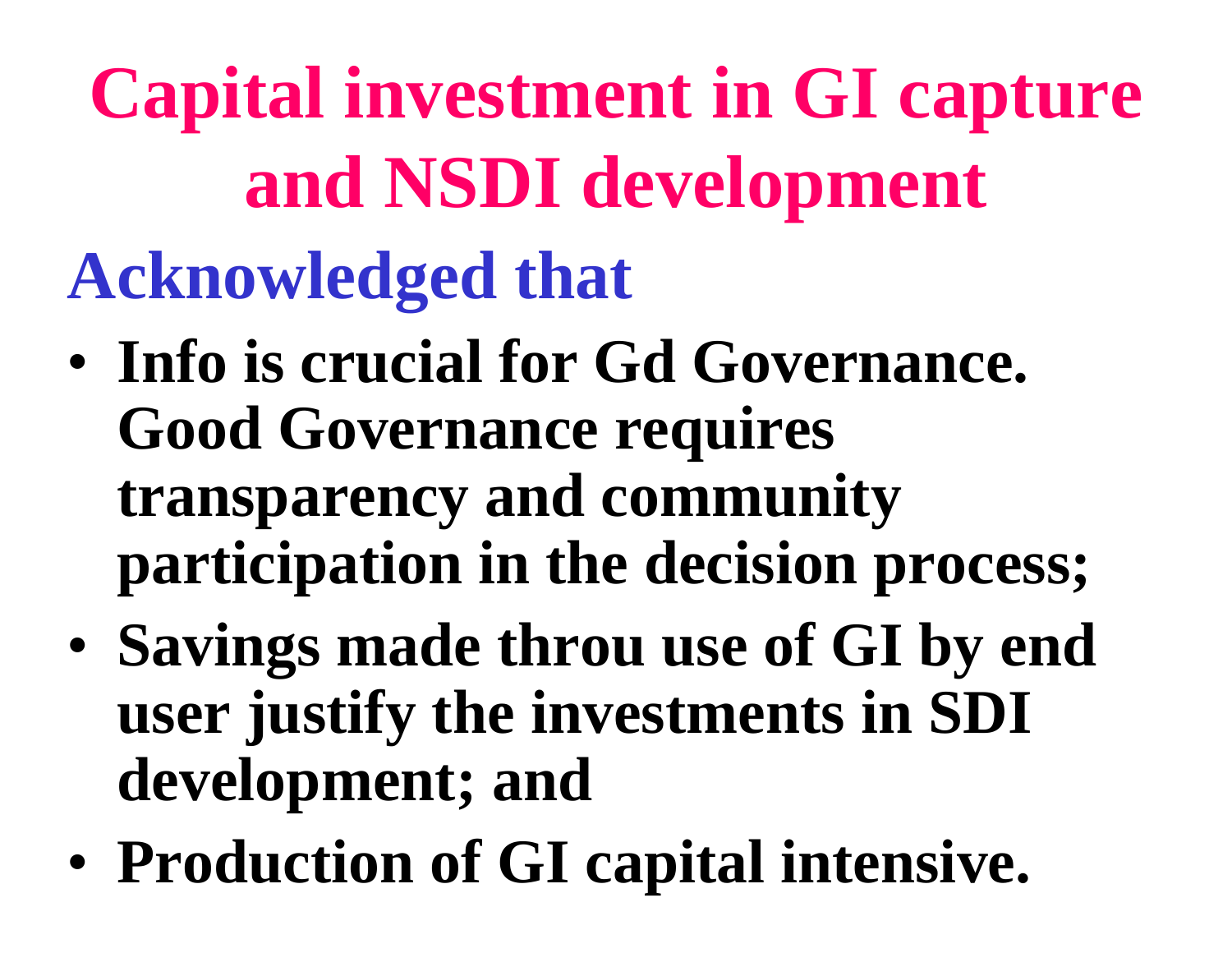**Capital investment in GI capture and NSDI development**

#### **Recommended**

- Govts to recognize GI inventorying as an investment and an asset, therefore allocate adequate funds to support Production;
- Priority be given in SDI development while allocating resources; and
- Encourage data sharing.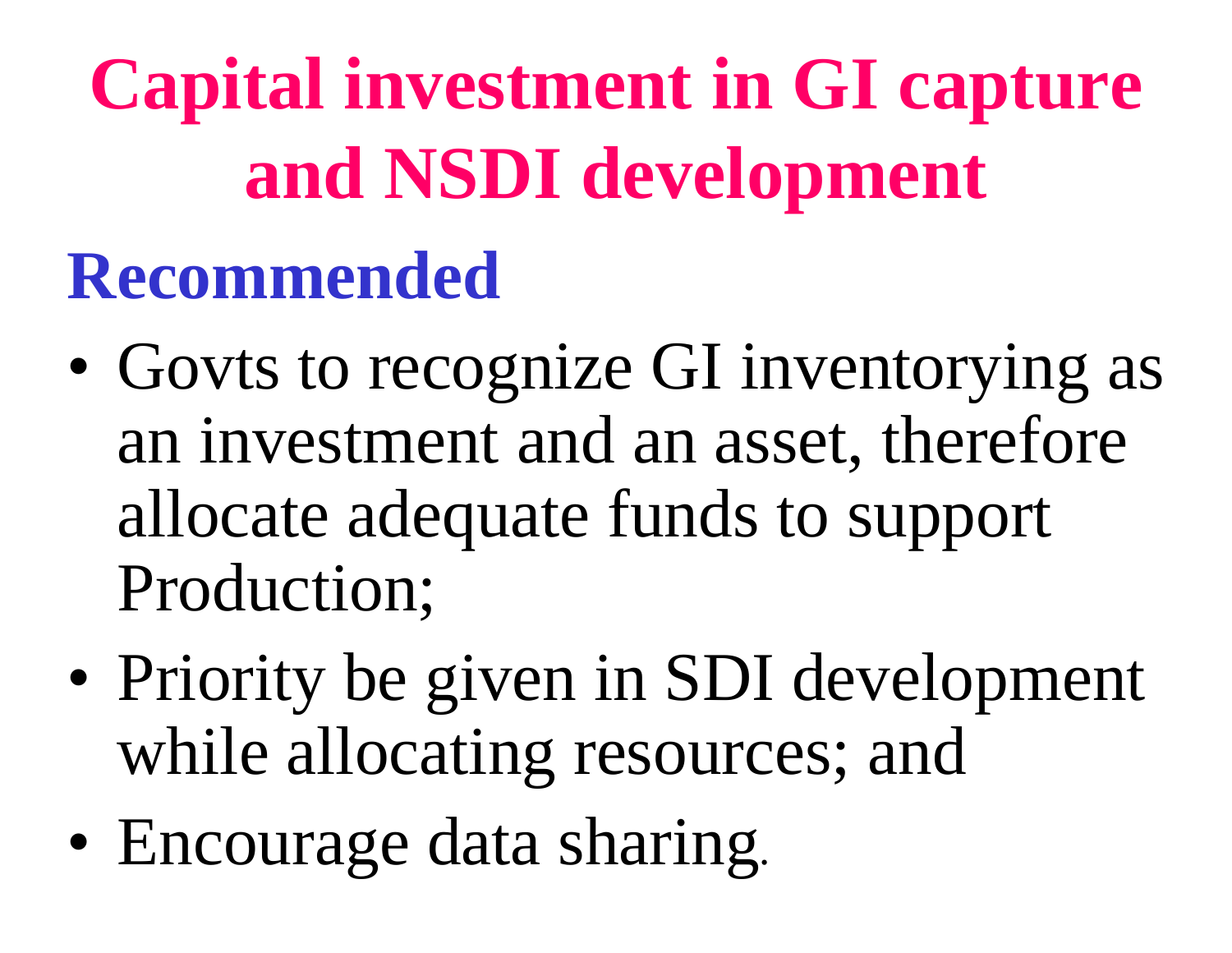## **Awareness Raising**

- General understanding of the concept behind NSDI formulation is poor;
- For the same reason presentation to lay people makes it appear too technical and therefore difficult to understand;
- Appreciation of how to make informed decisions by users of GI is still lacking making most Govts fail to embrace the Technology;
- There should be deliberate campaign to demystify the concept for acceptability by the majority.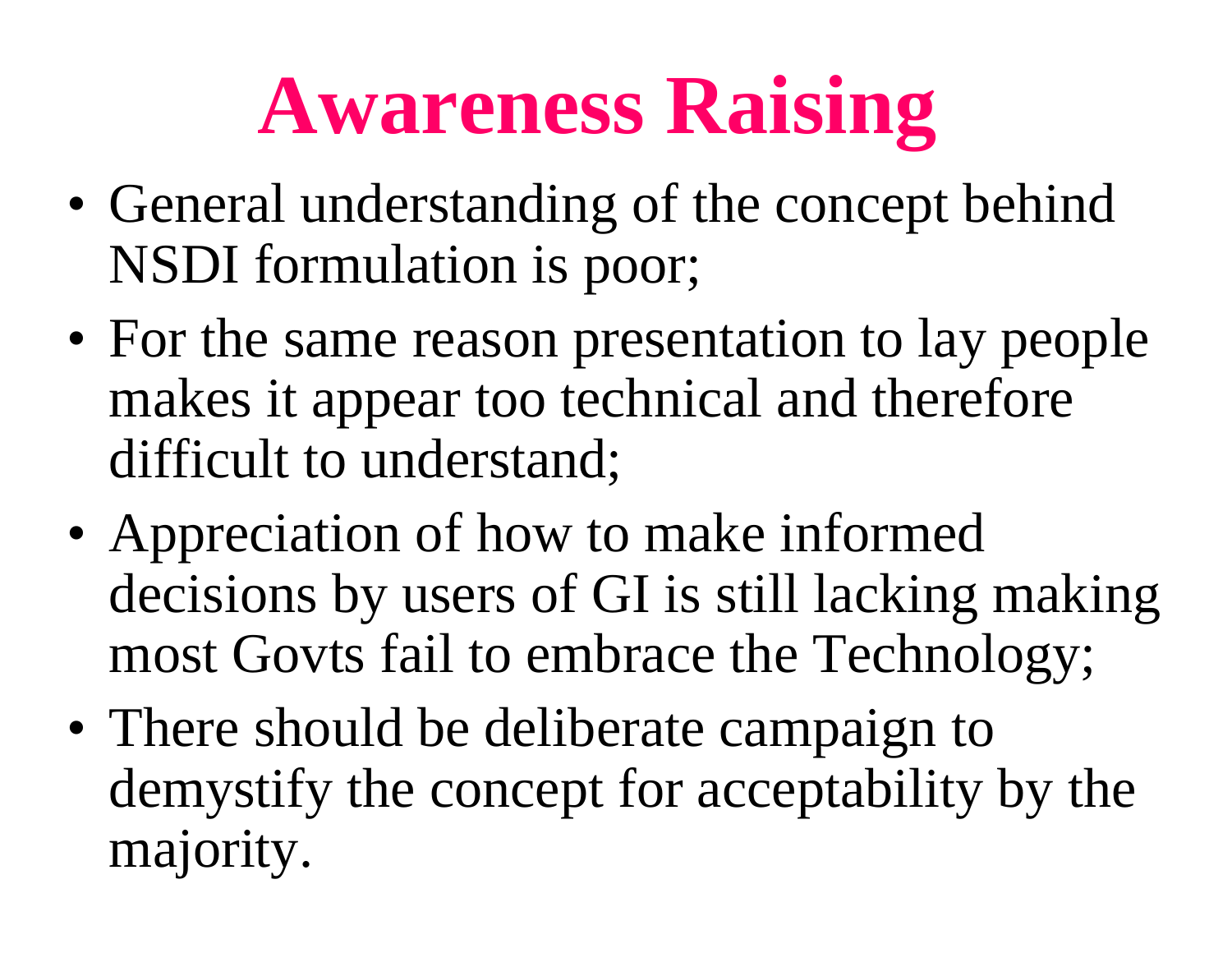**Efforts made by ECA throgh CODI initiative to role out the programme CODI-Geo through UN-ECA established several Working Groups to look into components of NSDI formulation:**

| <b>Working Group</b>                 | <b>Convenor</b>                 | <b>Other Members</b>                        |
|--------------------------------------|---------------------------------|---------------------------------------------|
| <b>Standards</b>                     | EIS-Africa                      |                                             |
| AFREF                                | AOCRS and RCMRD   IAG (SC 1.3d) |                                             |
| <b>Capacity Building</b>             | <b>RECTAS</b>                   |                                             |
| Fundamental data sets   South Africa |                                 | AOCRS, RCMRD,<br><b>ICA</b> and <b>MAFA</b> |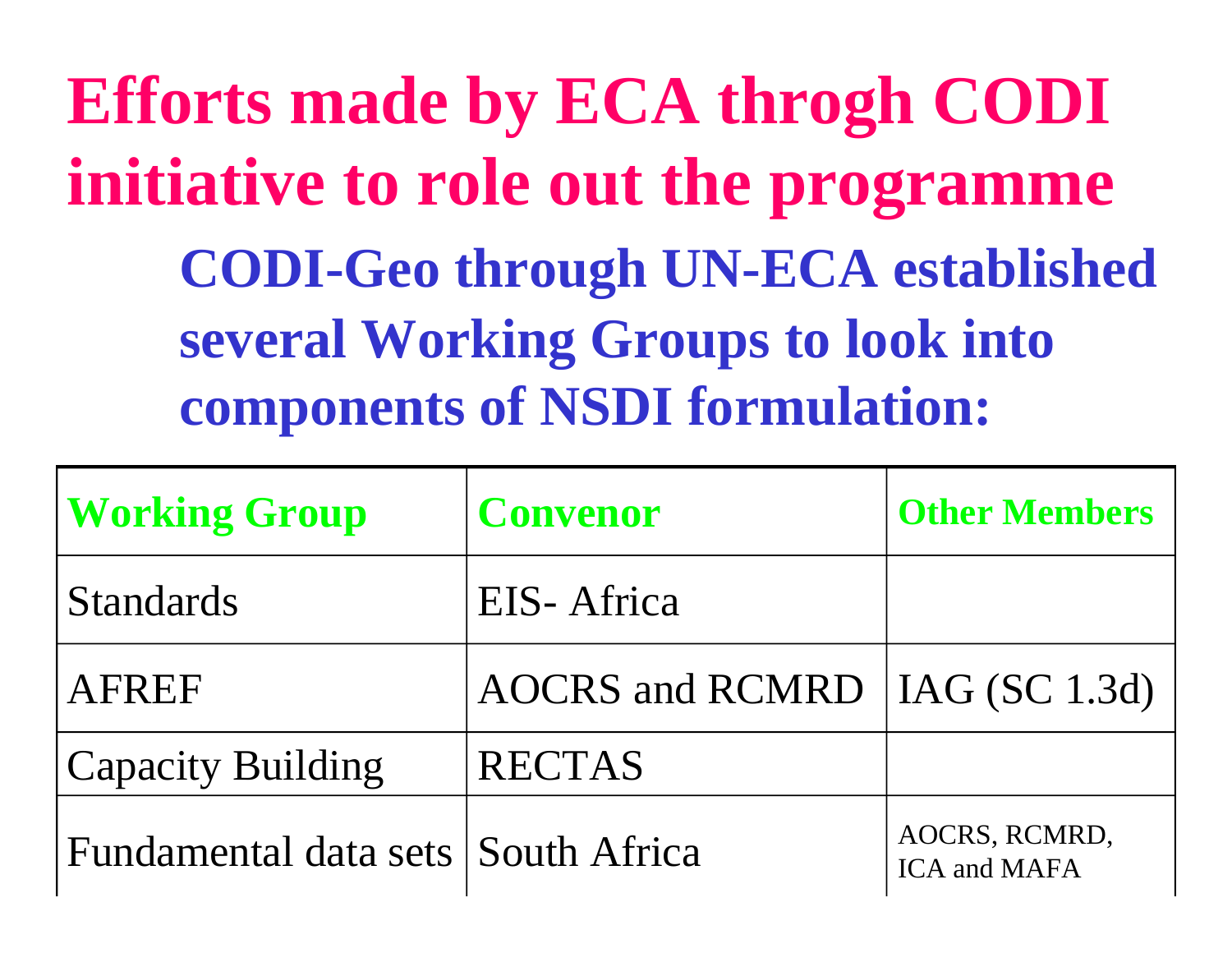#### **CODI- Geo Activities EWG of CODI-Geo has promoted the programme in the following ways:**

- §Champion and spearheading the campaign
- § Establishment of Sub Regional Units to steer the process;
- § Provision of guidelines in implementing NSDI;
- § Mounting several workshops within the continent to raise awareness and justify the programme;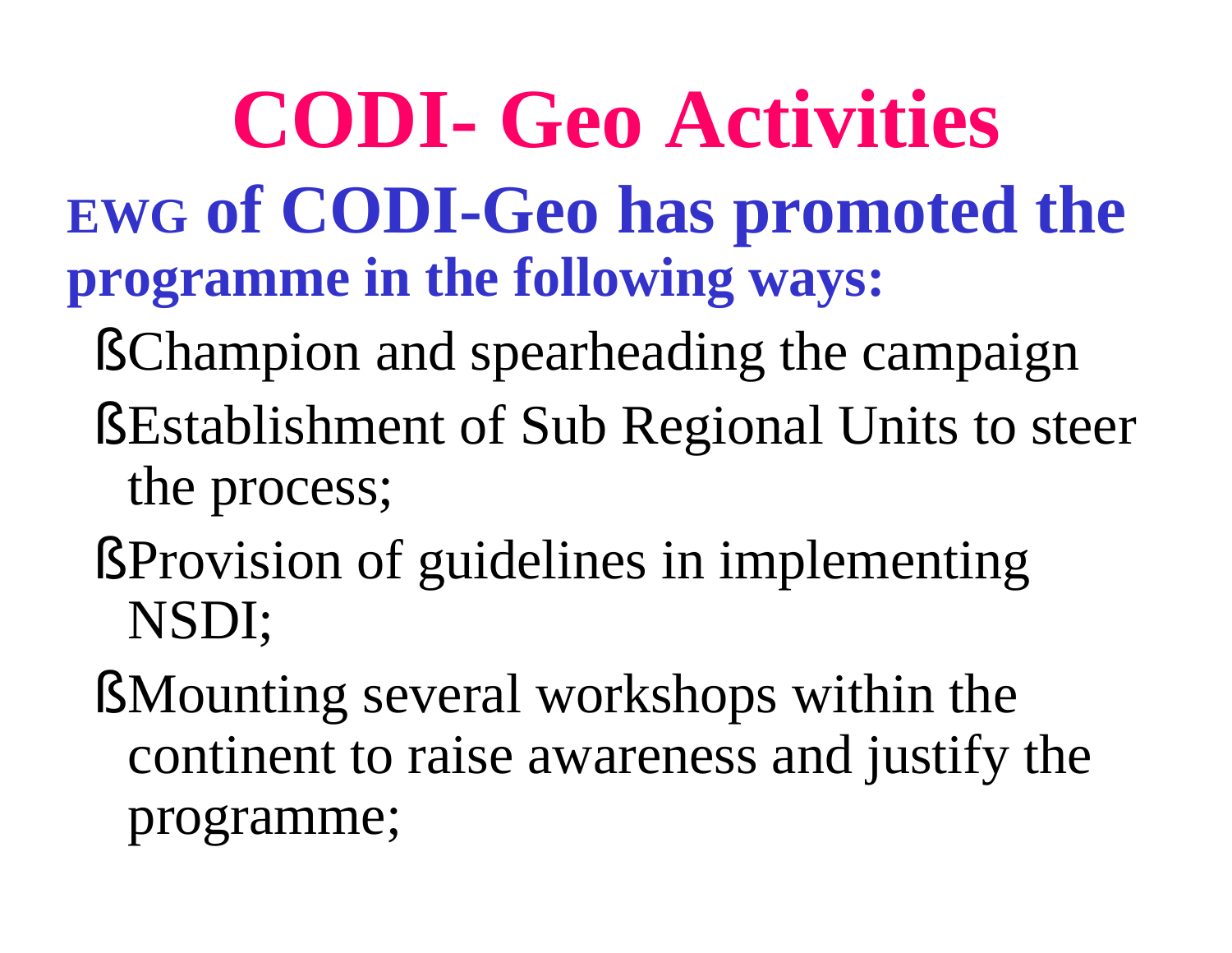### **CODI- Geo Activities**

- § Sourcing for funds to finance the programme;
- § Promoting the use of Regional Centres in building country's capacities;
- § Periodic review of programmes undertaken in every region; and
- § ECA is running a full web mapping station, providing Country space for Metadata clearinghouse node for countries that lack capacity.
- § E: Discussion facility for EWG to exchange ideas
- § Organized workshops on metadata and clearing houses for the 5 sub regions in collaboration with UN water/Africa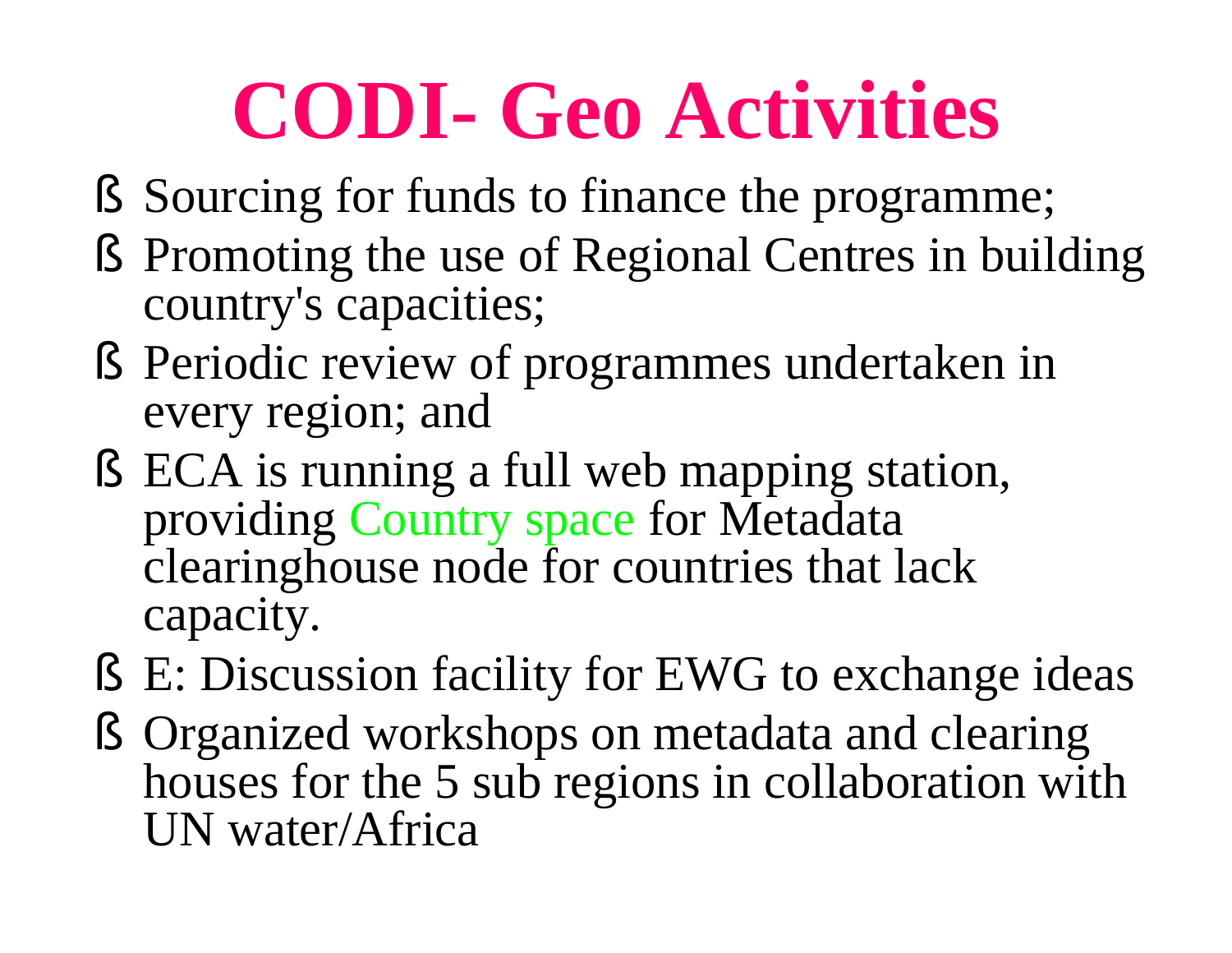### **EWG of CODI- Geo**

In reference to the efforts made it is observed that many African Countries have made progress in the establishment of NSDI but there are still many more with little or no progress.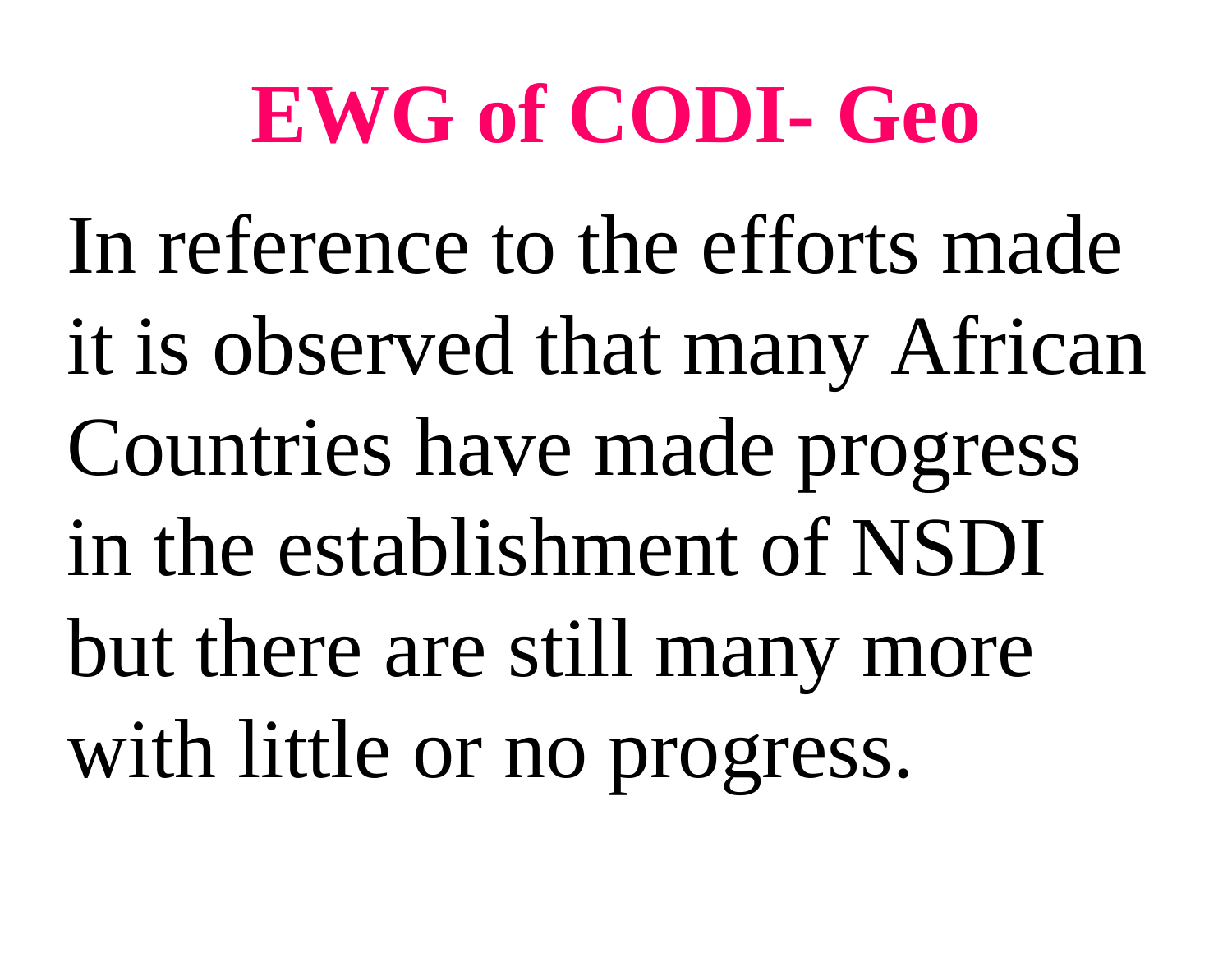### **EWG of CODI- Geo**

In this regard EWG resolved that Governments give priority to the establishment of NSDIs to fully participate in the Global and Continental mapping Programmes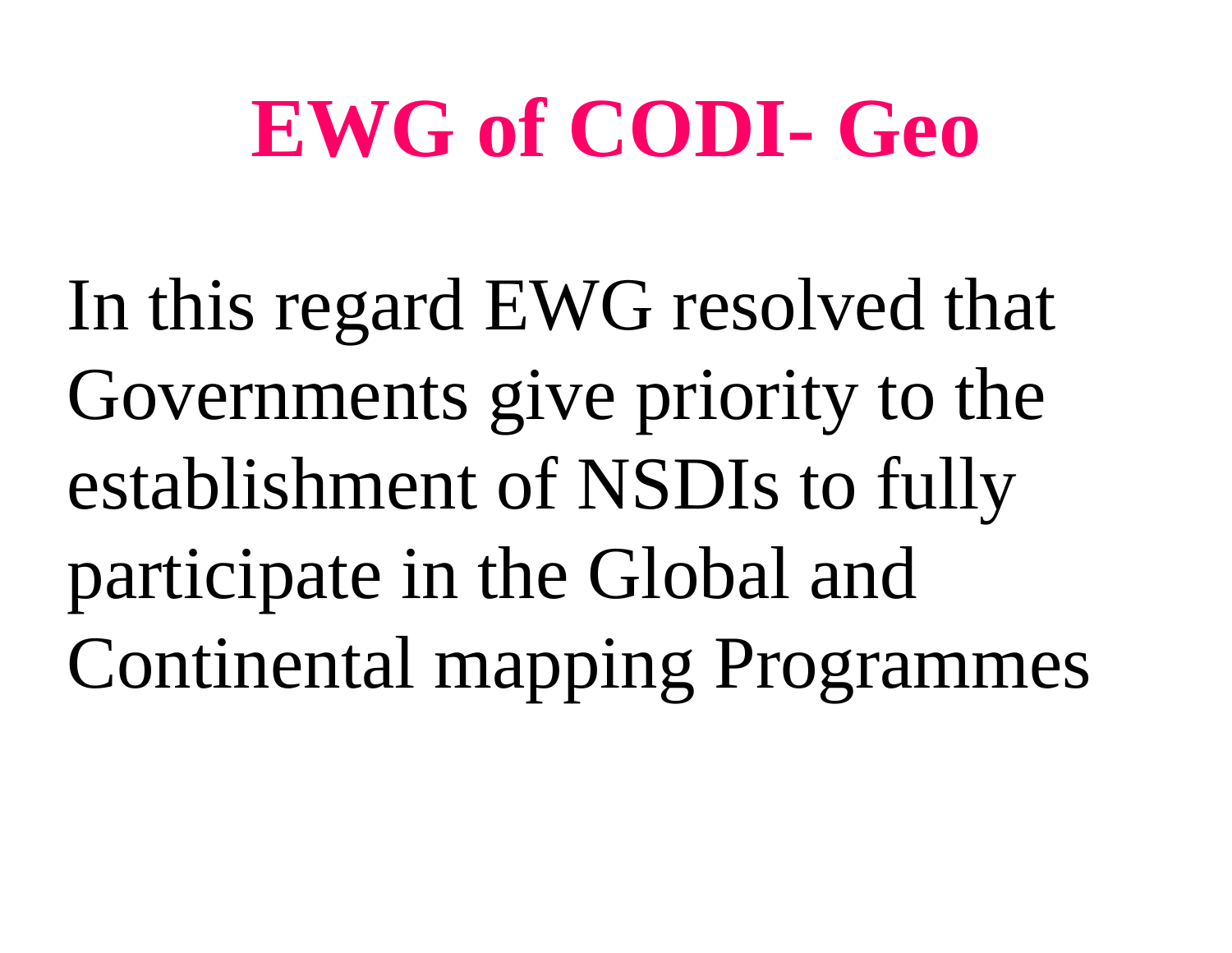## **Kenya's Initiative**

The Government of Kenya and by consensus, has identified Survey of Kenya (SOK) as the focal organization for NSDI development.

#### **SOK Mission:**

To produce, maintain and distribute accurate geographical data to ensure security of land tenure and territorial integrity of the Nation.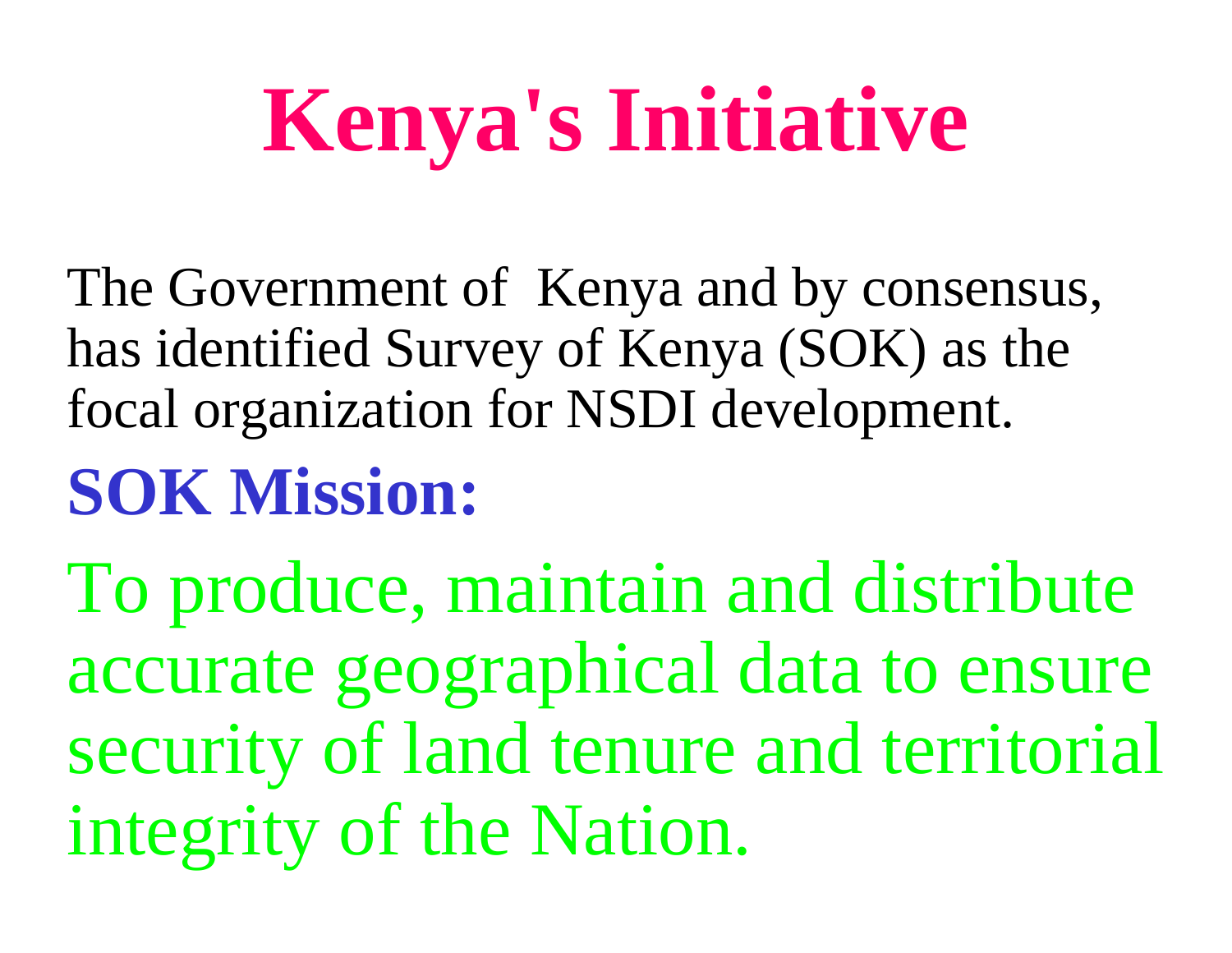## **SOK Reforms**

**Through Reforms under SAP SOK identified the following core functions**

- q Maintenance of National Spatial Data Infrastructure (NSDI)
- q Production and distribution of accurate geographical data
- q Inspection and maintenance of national and international boundaries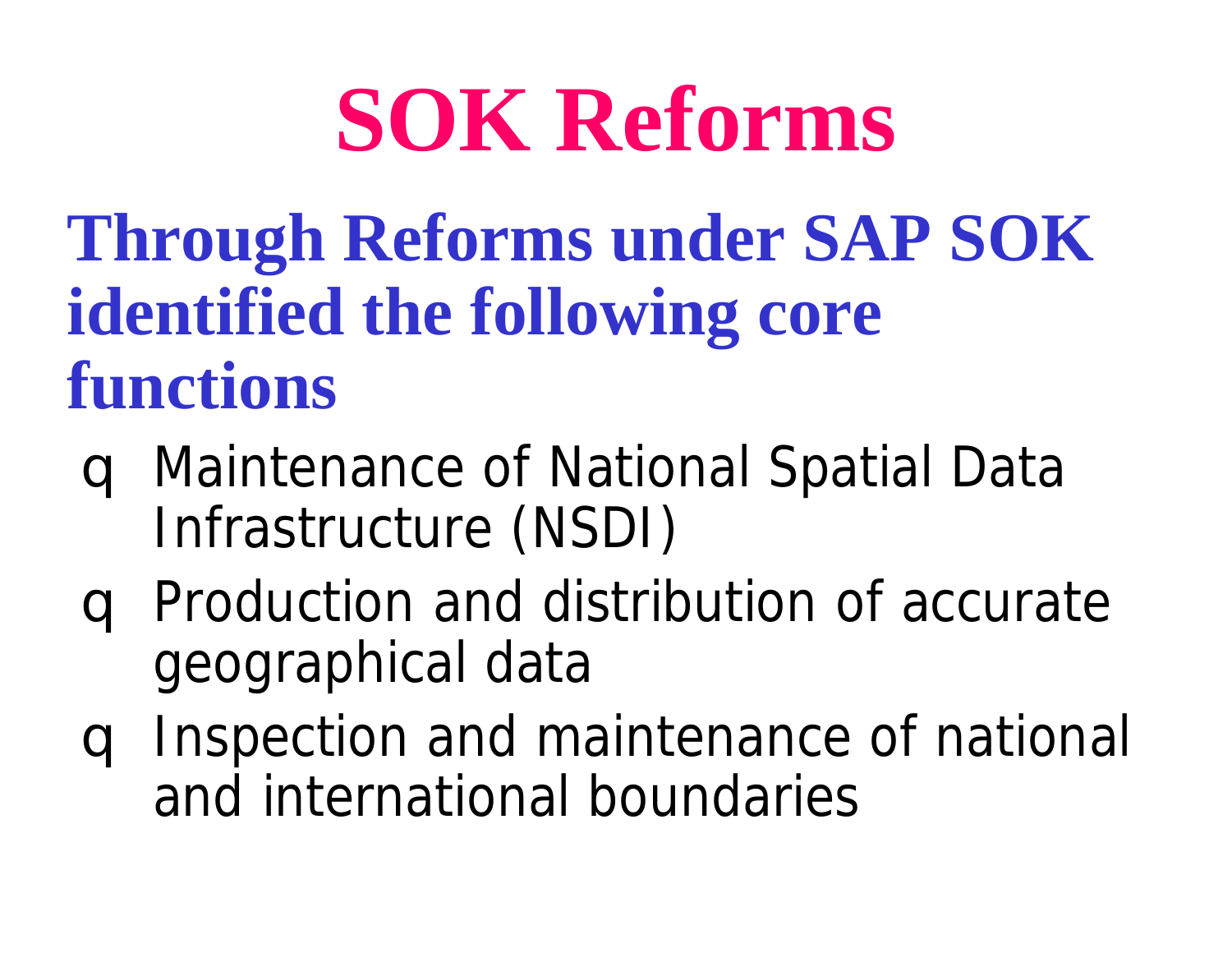## **SOK Reforms**

- q Preparation and maintenance of Registry Index Maps (RIM) and Preliminary Index Diagram (PID) to support land registration and controls
- q Quality control and assurance of geographical data produced by other organizations
- q Production of Photo enlargement
- q Mapping
- q Establishment of a National Digital Topographical Data Base framework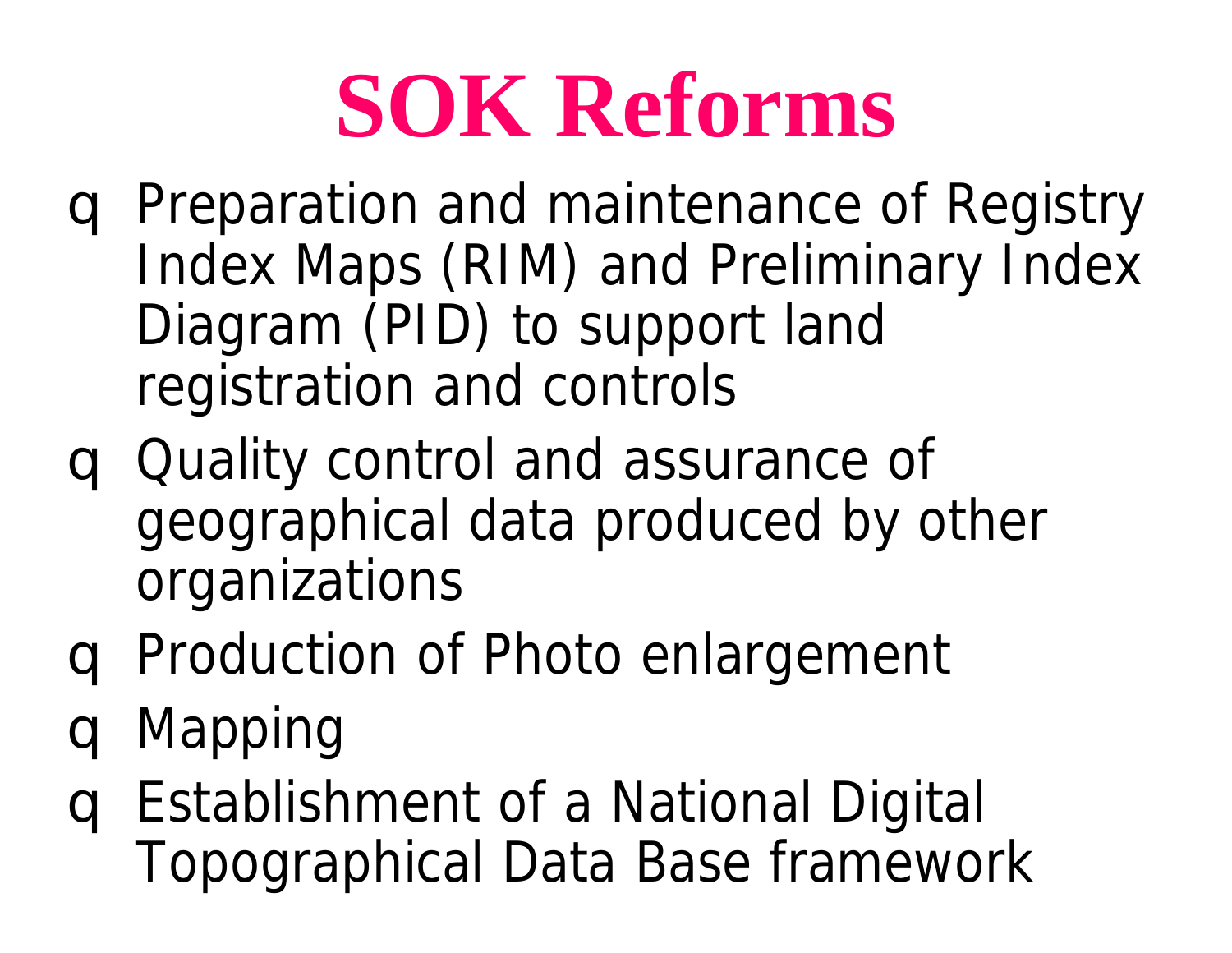#### **Kenya's NSDI development**

NSDI development is one of the country's priorities

And therefore that of SOK since its mandates are in the production, maintenance and distribution of accurate spatial framework data or fundamental core geographical datasets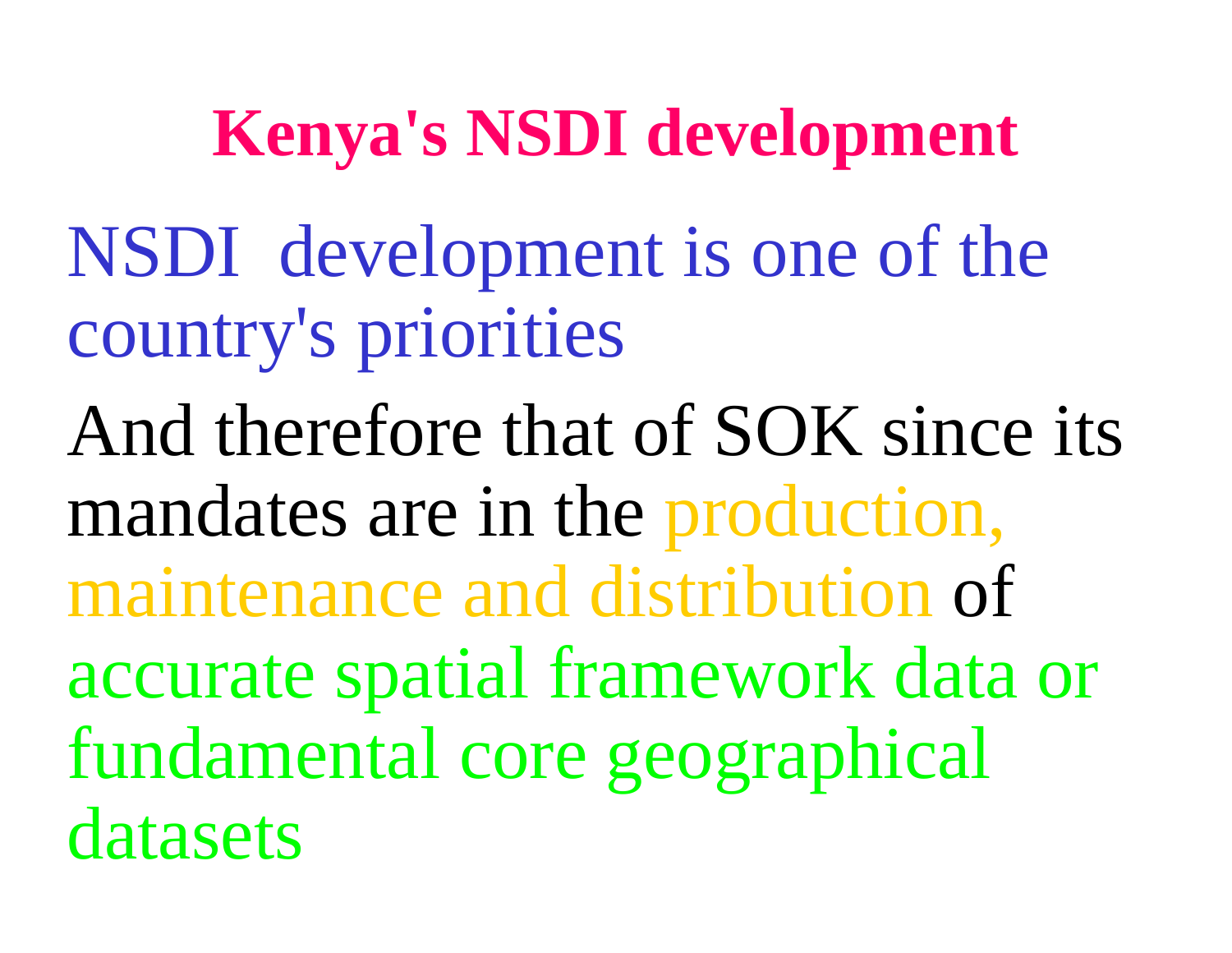### **Progress made towards NSDI development**

The following activities have been undertaken to achieve the above goal.

- q Mobilization and engagement of GI scientists in dialogue through sensitization workshops;
- q Seminars to review existing scientific problems related to the process;
- q Prototype project on Digital mapping of Nairobi based on GIS models representing different utility themes; and
- q Conduct of various training programmes in field related to NSDI.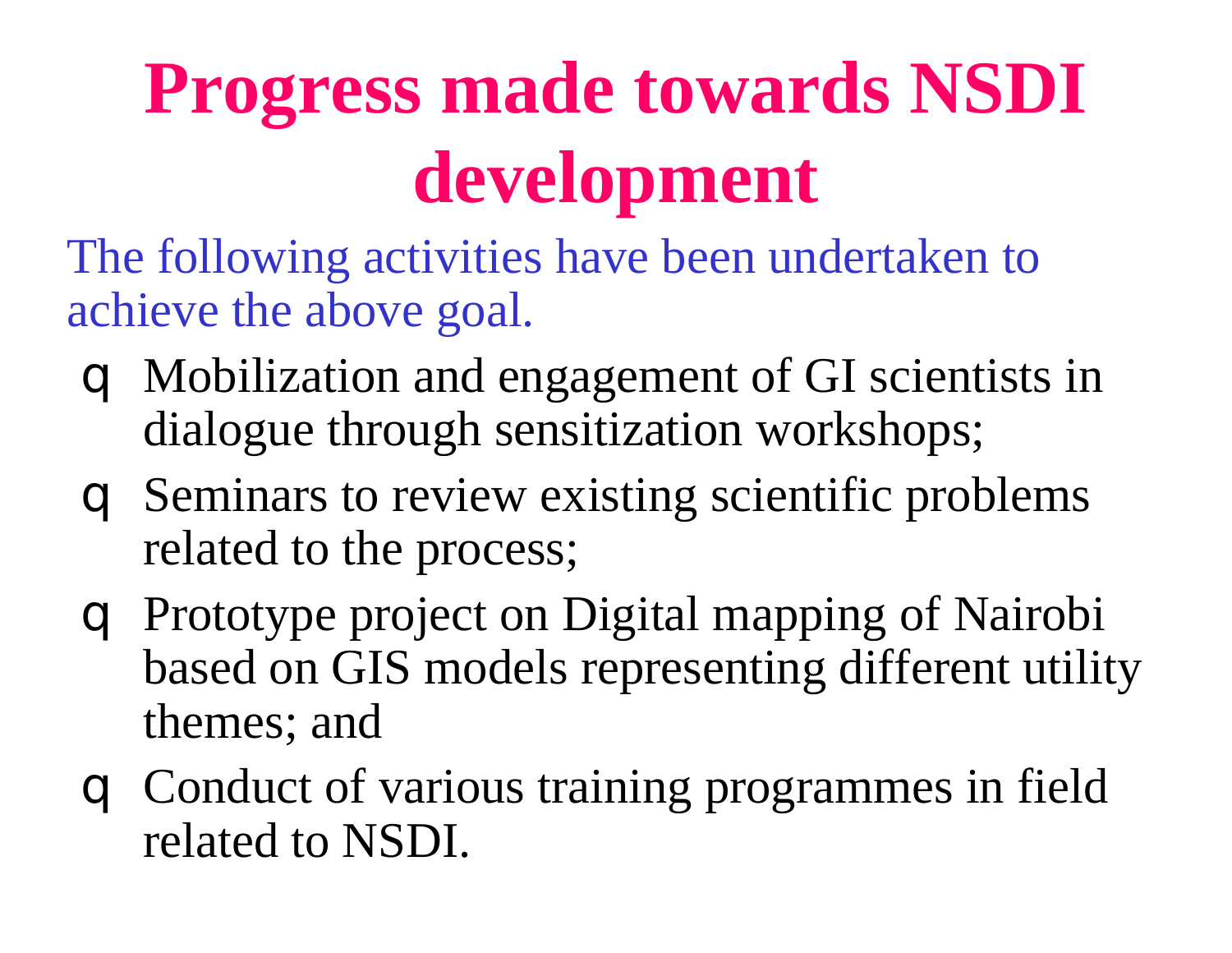### **Mobilization of scientists in NSDI development**

Several workshops took place to sensitize the GI scientists and stakeholders in the role played by SDI in decision making and emphasized the:

- § Need for information sharing
- § Methodology in data capture and presentation so as to minimize duplication of efforts.
- § Need for partnership to satisfy the country's requirement.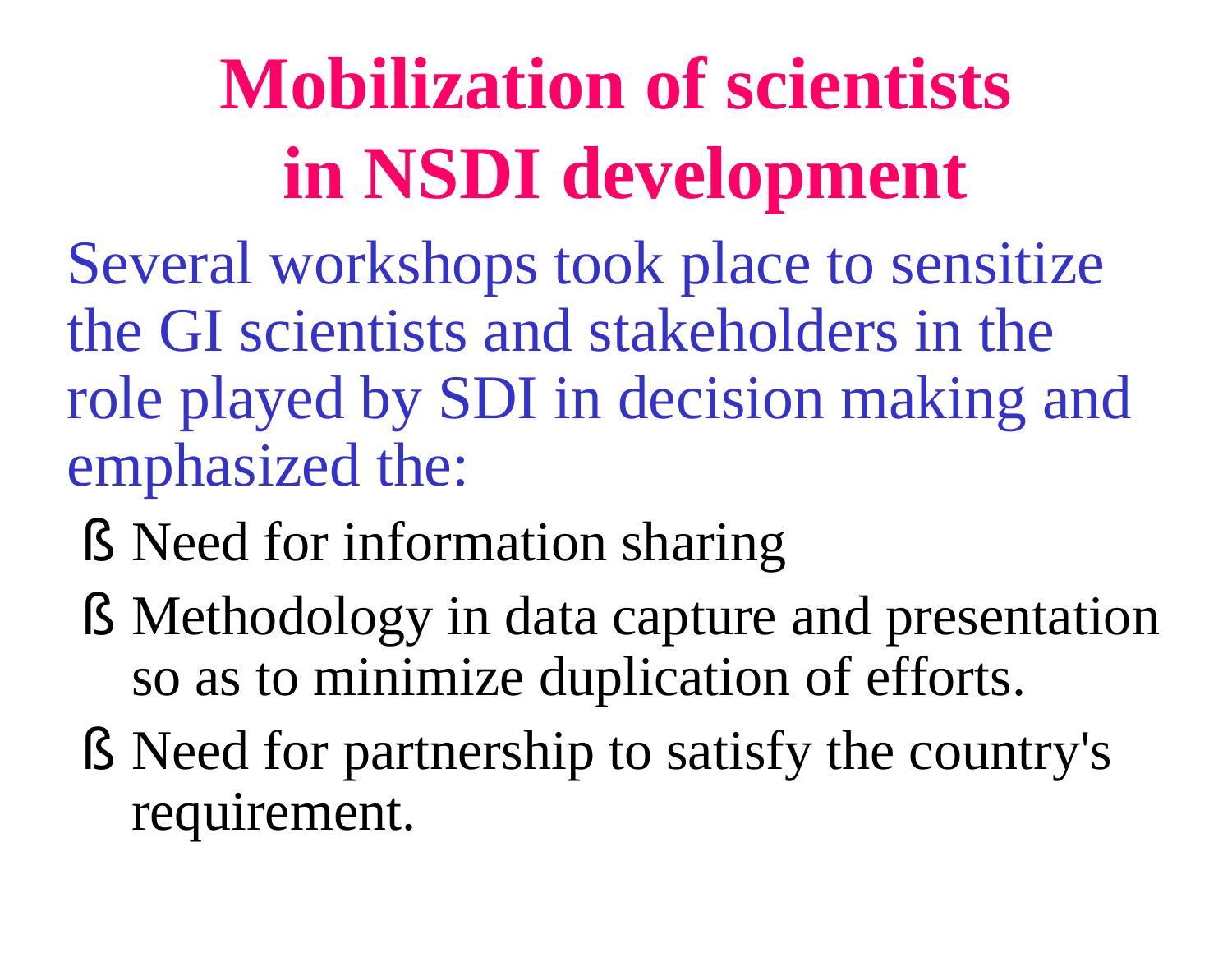## **Components of NSDI**

- Fundamental core geographical datasets, that forms a basis for all other thematic data users. These include:
	- q National Geodetic Control networks,
	- q National Digital Topographic Data Bases (NDTDB) for digital mapping framework; and
	- q National Cadastre Data Bases (NCDB) for registration framework.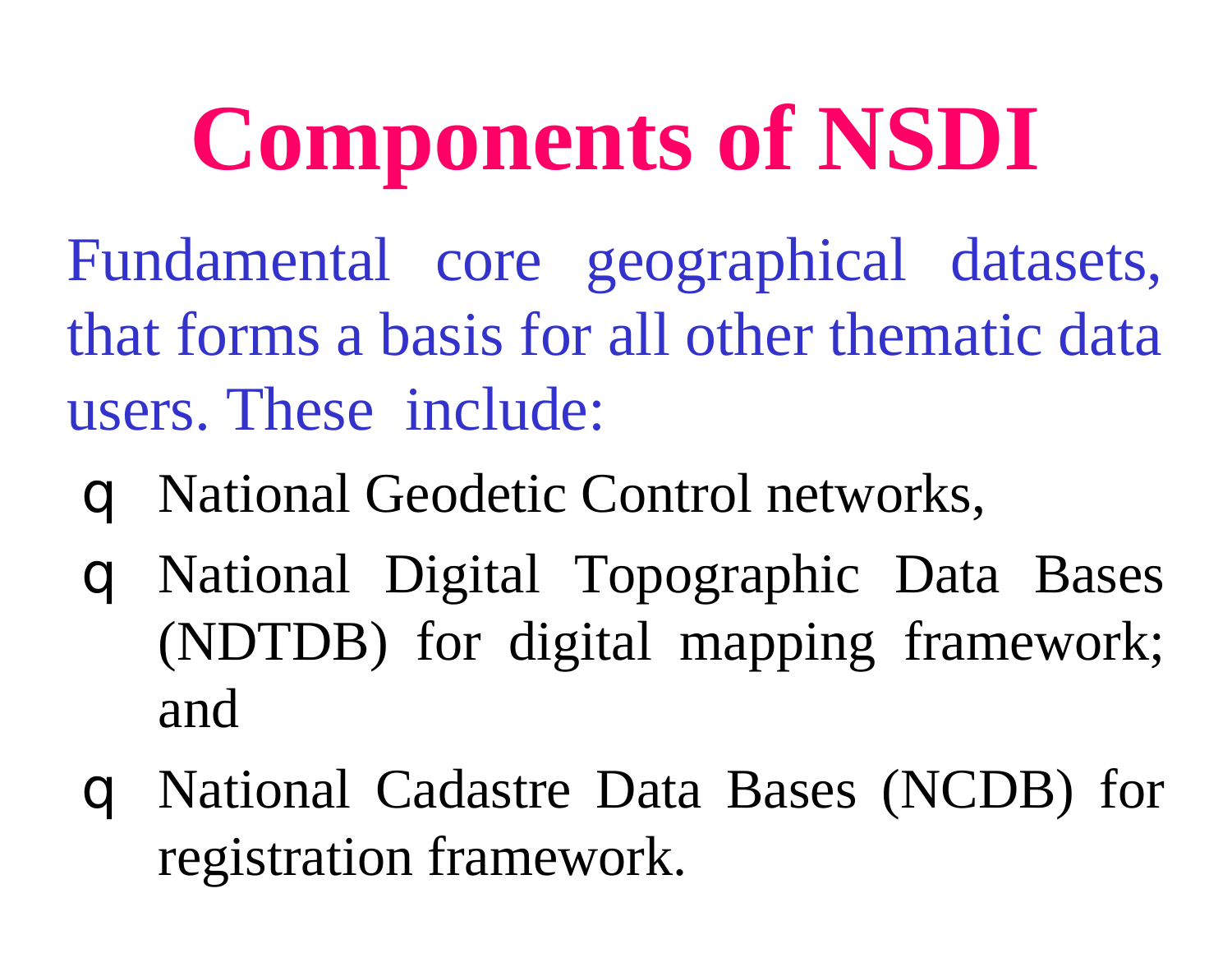**National Cadastre Data Framework (NCDF) as the basis for Registration This is the framework that in Kenya's case is used by C/L to process title to land**

- § It is the basis for land rights Registration;
- § Registration document usually in the form of DP under the RTA and RIM in the case of RLA.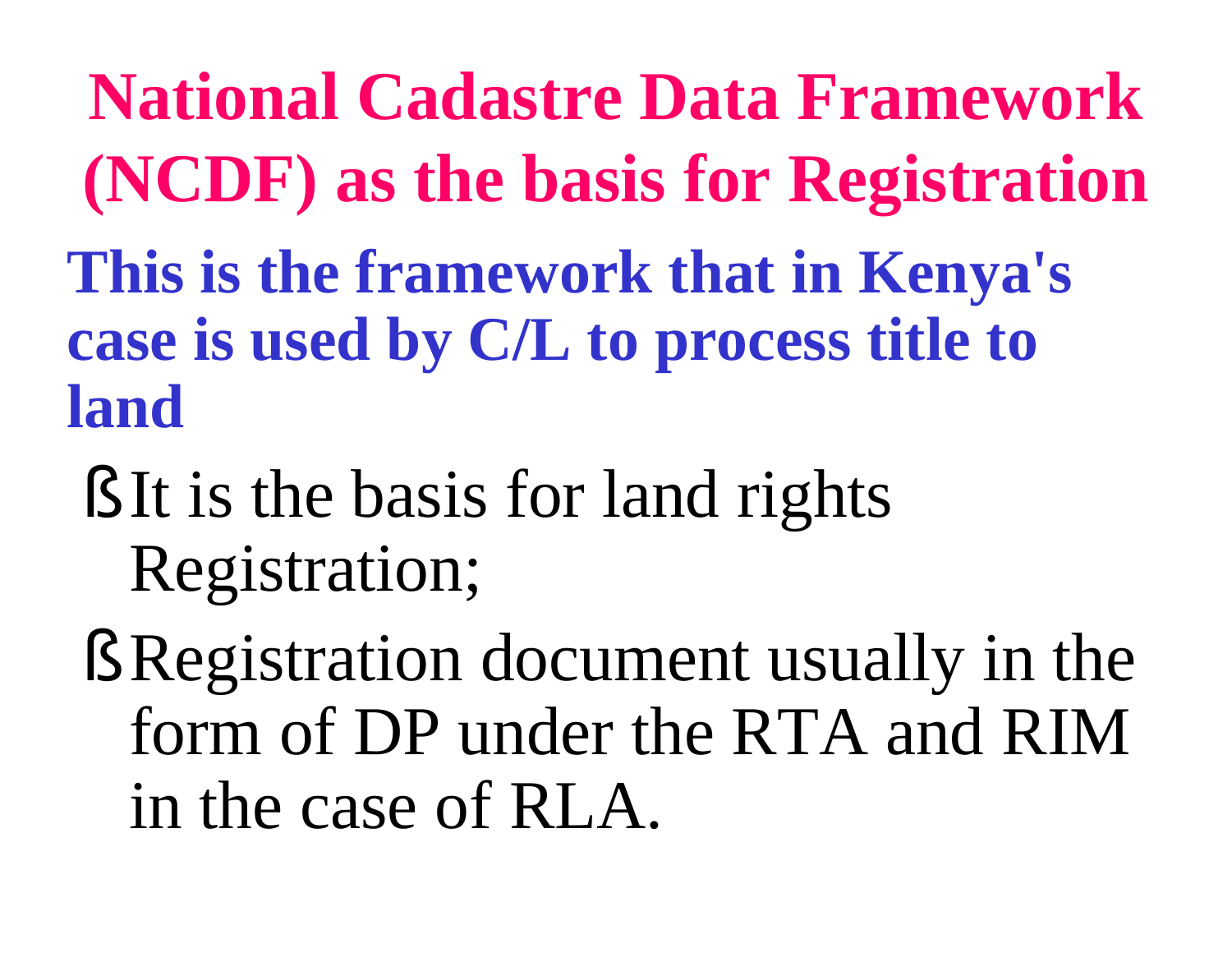## **Features of Registration**  . **Doc under RTA**

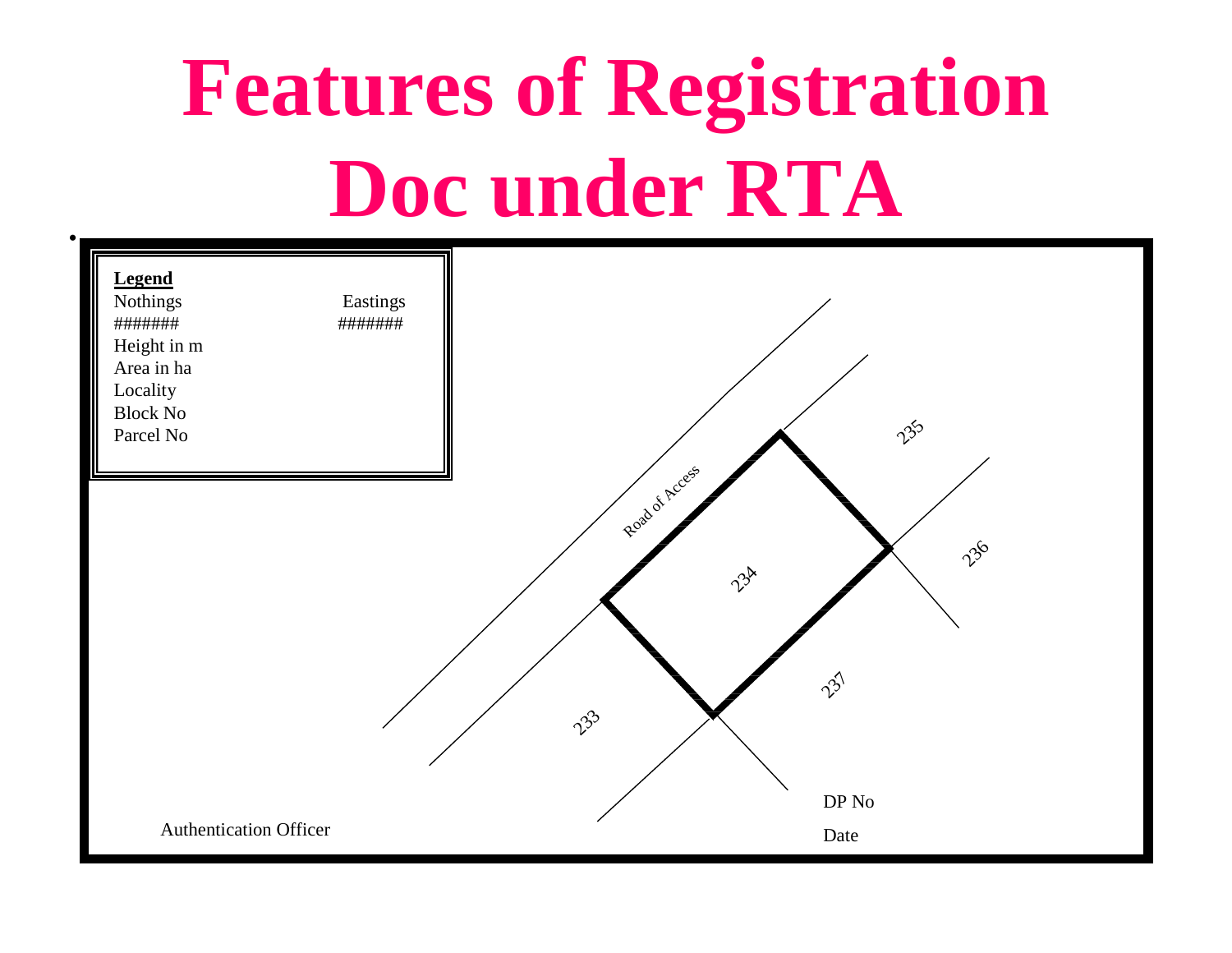### **Features of Registration Doc under RLA**

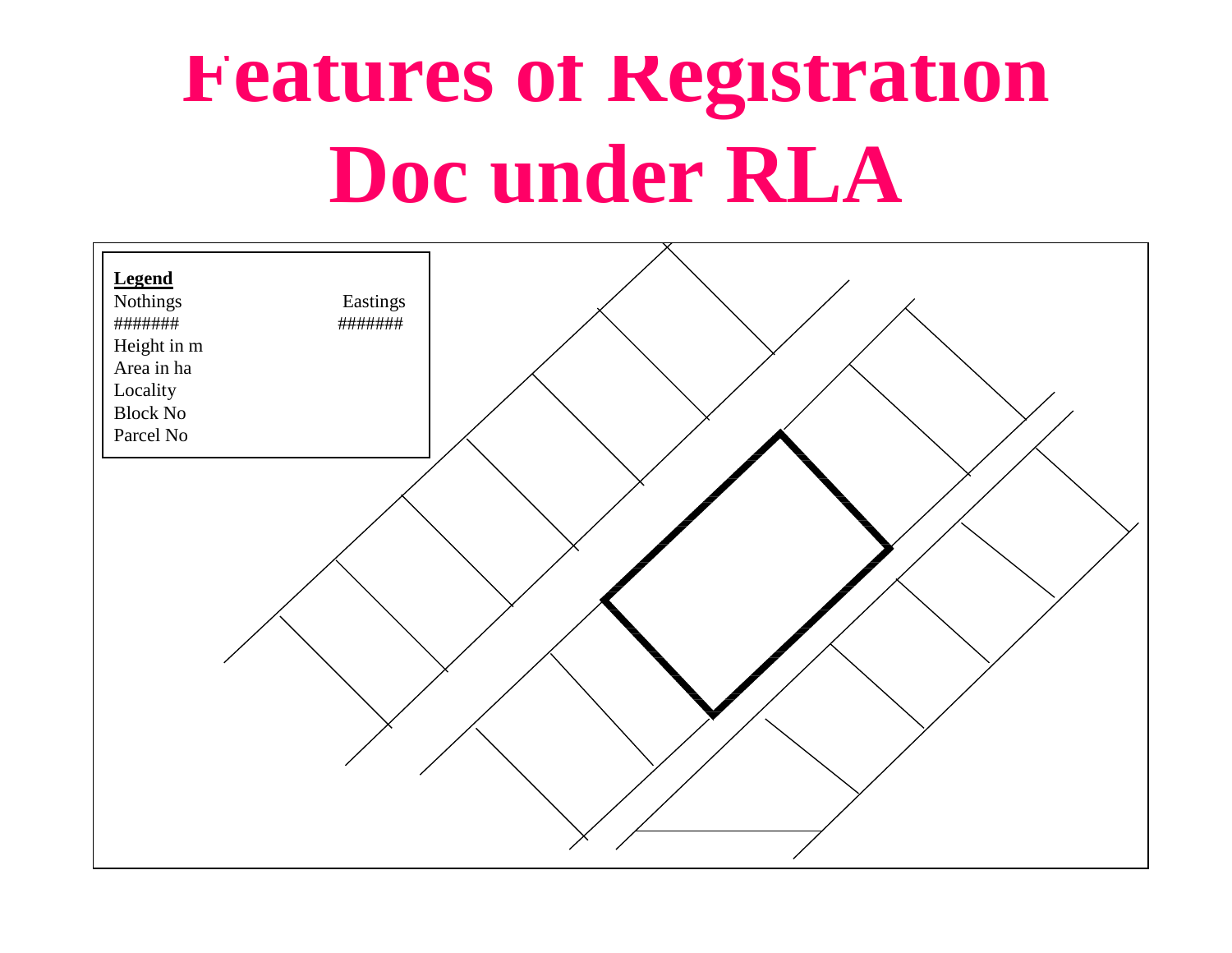#### **LIMS**

- ownership particulars added;
- Land Rent;
- Valuation; and
- Term of lease.